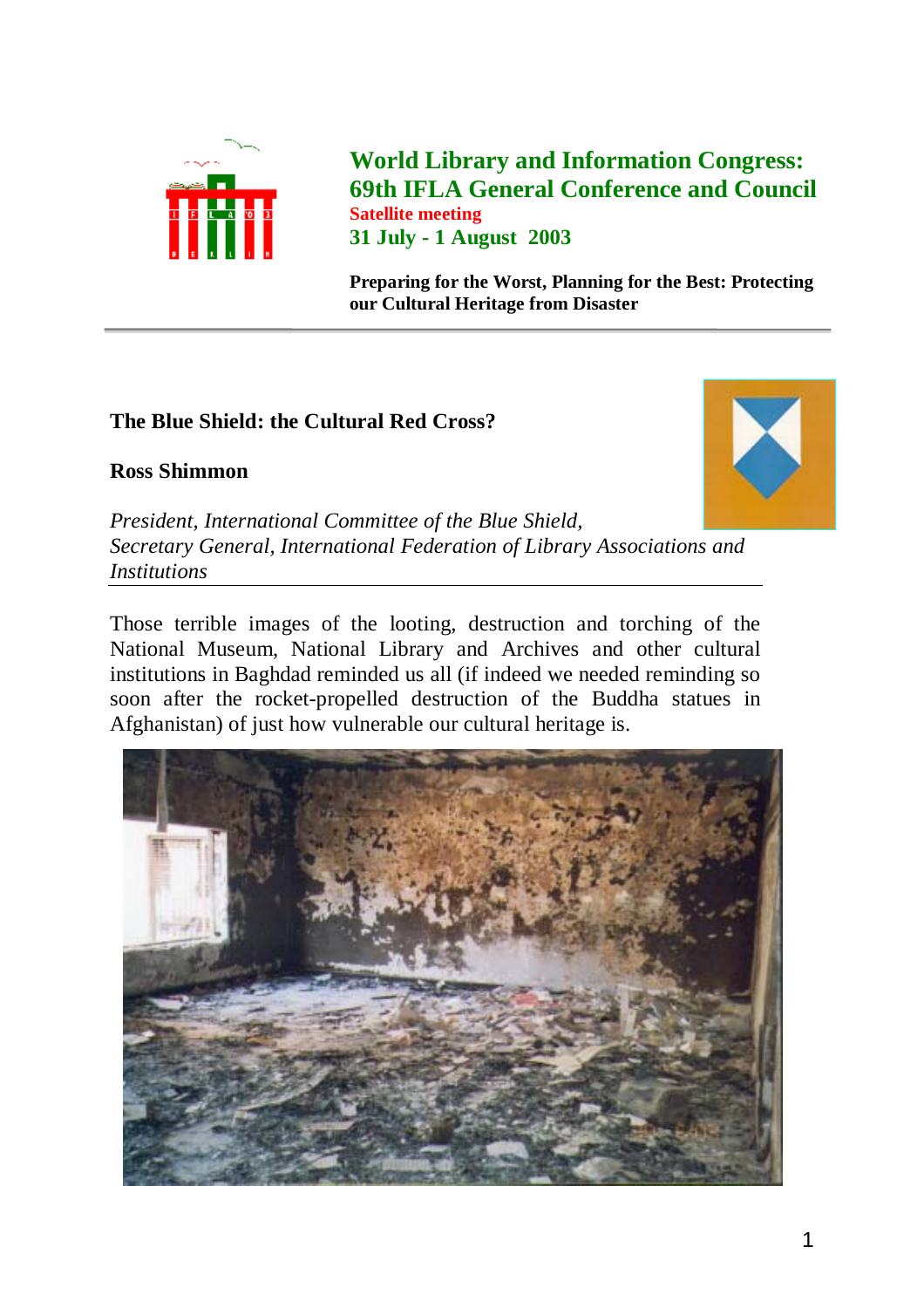The records of human civilisations; archives, books, manuscripts, tablets, monuments, artefacts of all kinds, historic sites, and the structures which house them, are more than the cultural property of those particular civilisations they record, and their successors. They individually help to define a people and a culture. They confer an identity to individuals and groups. But together, they are the common inheritance of all humanity.



We need them to survive down the centuries so that we can anchor ourselves both in the past and in the present. So they need protection from disasters – those brought on by people (war, conflict, terrorism), by nature (floods, earthquake and the local environment), and accident (fire and other disasters). They also need protection from neglect, such as lack of investment in staff, equipment and maintenance.

One form of protection is the Blue Shield. The Blue Shield is the official symbol of The Hague Convention on the Protection of Cultural Property in the Event of Armed Conflict of 1954. It makes provision for the safeguarding of cultural property paralleling the humanitarian provisions in the much better known Geneva Conventions.

## **The Hague convention requires states to:**

• prepare in time of peace for the safeguarding of cultural property against the effects of armed conflict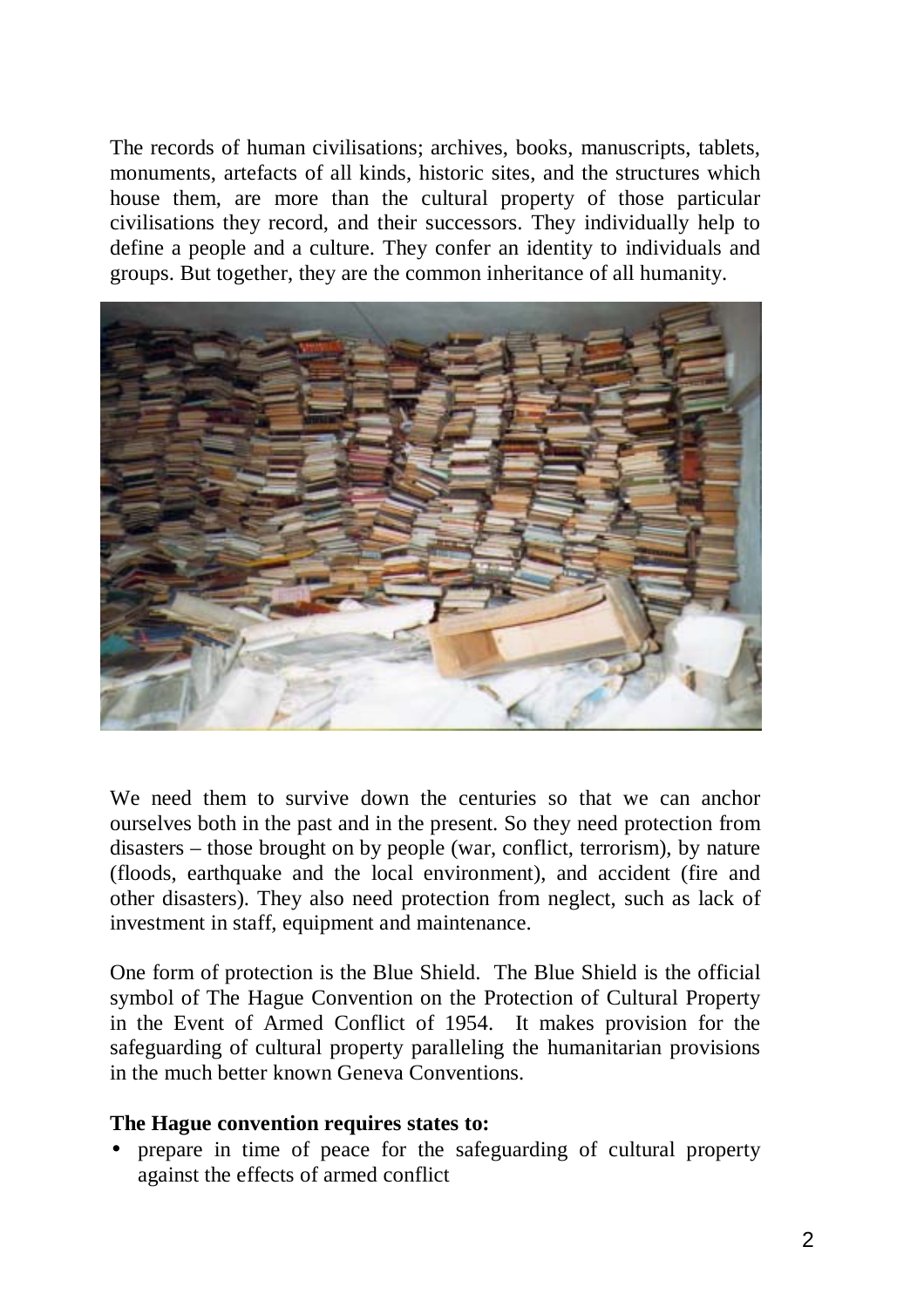- refrain from any act of hostility against such property
- respect cultural property by refraining from any use of the property likely to expose it to damage or destruction in the event of armed conflict
- prohibit, prevent and put a stop to theft, pillage, or misappropriation of, and any acts of vandalism directed against, cultural property
- refrain from any reprisals against cultural property
- introduce military regulations to ensure observance of the Convention and foster respect for the culture and cultural property of all peoples
- establish services and personnel within their armed forces to secure such respect and to co-operate with civilian authorities.

However, the provisions for enforcement and for sanctions in the event of non-compliance are "remarkably weak and rather vague" according to expert Patrick Boylan.<sup>(1)</sup>

In 1999, a Second Protocol to The Hague Convention was adopted. It greatly limited the circumstances in which an attack on cultural property could be mounted on the grounds of "military necessity". It also made provision for "exceptional protection" for the most important sites and institutions.

Perhaps most important of all, it introduced the concept of a "cultural war crime".

For the first time, once the Protocol comes into effect, there will be permanent institutional arrangements to oversee the application of the Convention. The 'States Parties' (that is the member states which have signed and ratified the Convention and its Protocol) will meet every two years. There will also be a 12-member committee for the Protection of Cultural Property in the Event of Armed Conflict, which will meet at least once a year.

The International Committee of the Blue Shield is formally recognised in the Protocol as an advisory body to the Committee and to the States **Parties** 

When will the Protocol come into effect? When a minimum of 20 states have signed and ratified the Protocol. Fifteen have done so at present. We know that several (including the United Kingdom) have announced their intention to do so shortly. We hope that sufficient will do so in time for it to come into effect in the year of the fiftieth anniversary of The Hague Convention – 2004.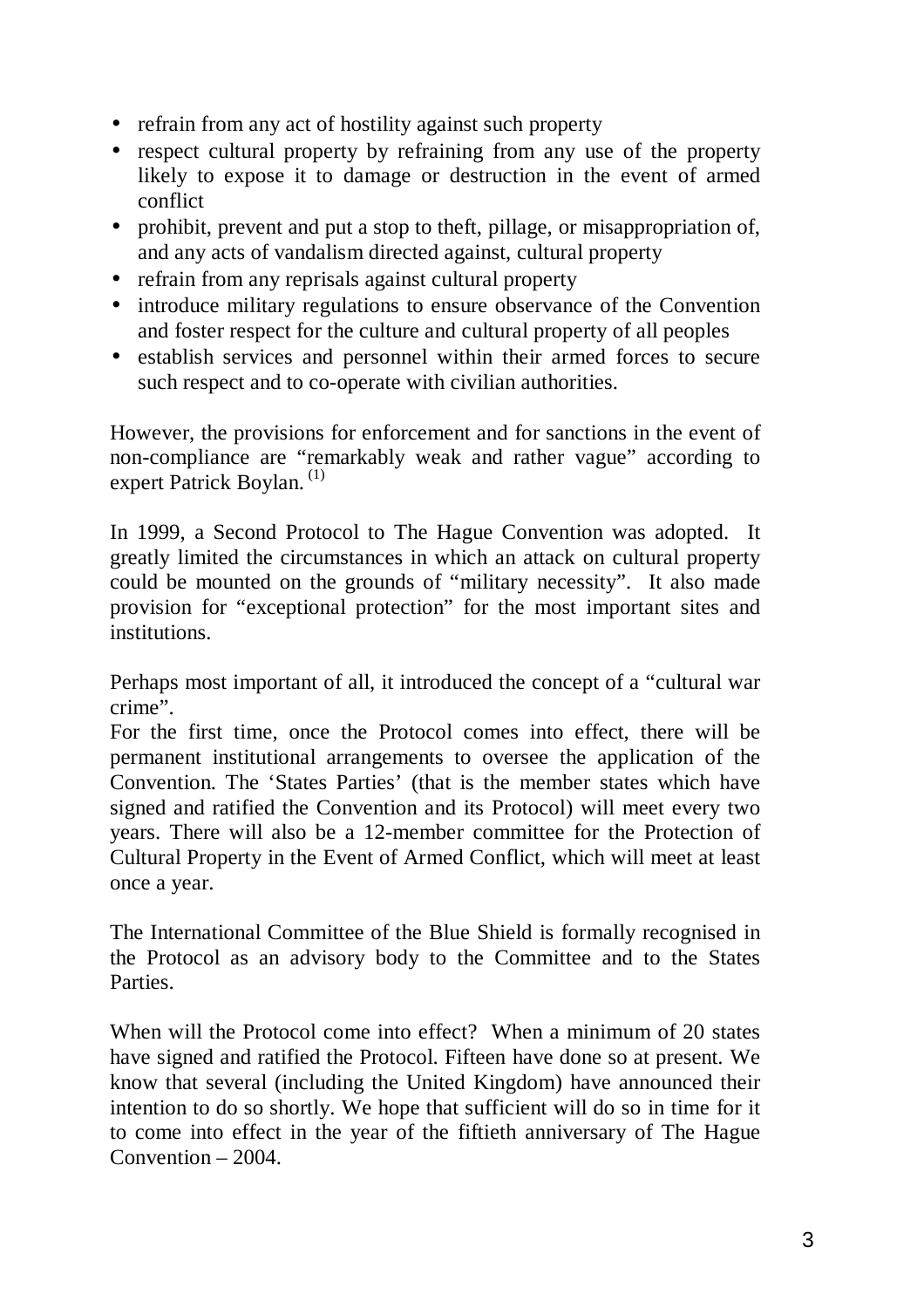Why is it important? Apart from the enhanced protection it will give to designated sites, the concept of a war crime is important. It will mean that those responsible for the deliberate damage to and destruction of cultural institutions (and collections) can be prosecuted. This should act as a stronger deterrent compared with the current sanctions.

What is the International Committee of the Blue Shield? It is a small body with large ambitions. It was founded in 1996 by the four international non-governmental organisations (NGOs) representing the interests of archives, libraries, monuments and sites, and museums; The International Council on Archives (ICA), the International Council on Monuments and Sites (ICOMOS), the International Council of Museums (ICOM) and IFLA. It works closely with UNESCO, whose representatives attend its meetings, and a representative of the International Centre for the Study of the Preservation and Restoration of Cultural Property (ICCROM) is an observer. We have also recently decided to invite a representative of the International Committee of the Red Cross. Our remit is to:

- to facilitate international responses to threats or emergencies threatening cultural property
- to encourage safeguarding and respect for cultural property, especially by promoting risk preparedness
- to train experts at national and regional level to prevent, control and recover from disasters
- to act in an advisory capacity for the protection of endangered heritage
- to consult and co-operate with other bodies including UNESCO, ICCROM and the International Committee of the Red Cross (ICRC)

I think that you will agree that, for an organisation without a penny to its name, it is demanding list.

What do we do? Perhaps I can best answer this by a case study. Each of the four founding organisations is represented by one, or sometimes two, people. One representative is usually the Secretary General of the organisation. We meet three or four times a year. Each of the four NGOs takes it in turns to host the meetings – usually in Paris. When it is IFLA's turn Marie-Thérèse Varlamoff (who is one of IFLA's regular representatives) arranges for us to meet in the Bibliothèque nationale de France. We discuss current issues. Recent examples have included the floods in Eastern Europe, the war in Afghanistan, the conflict in Israel and Palestine and, of course, the war in Iraq.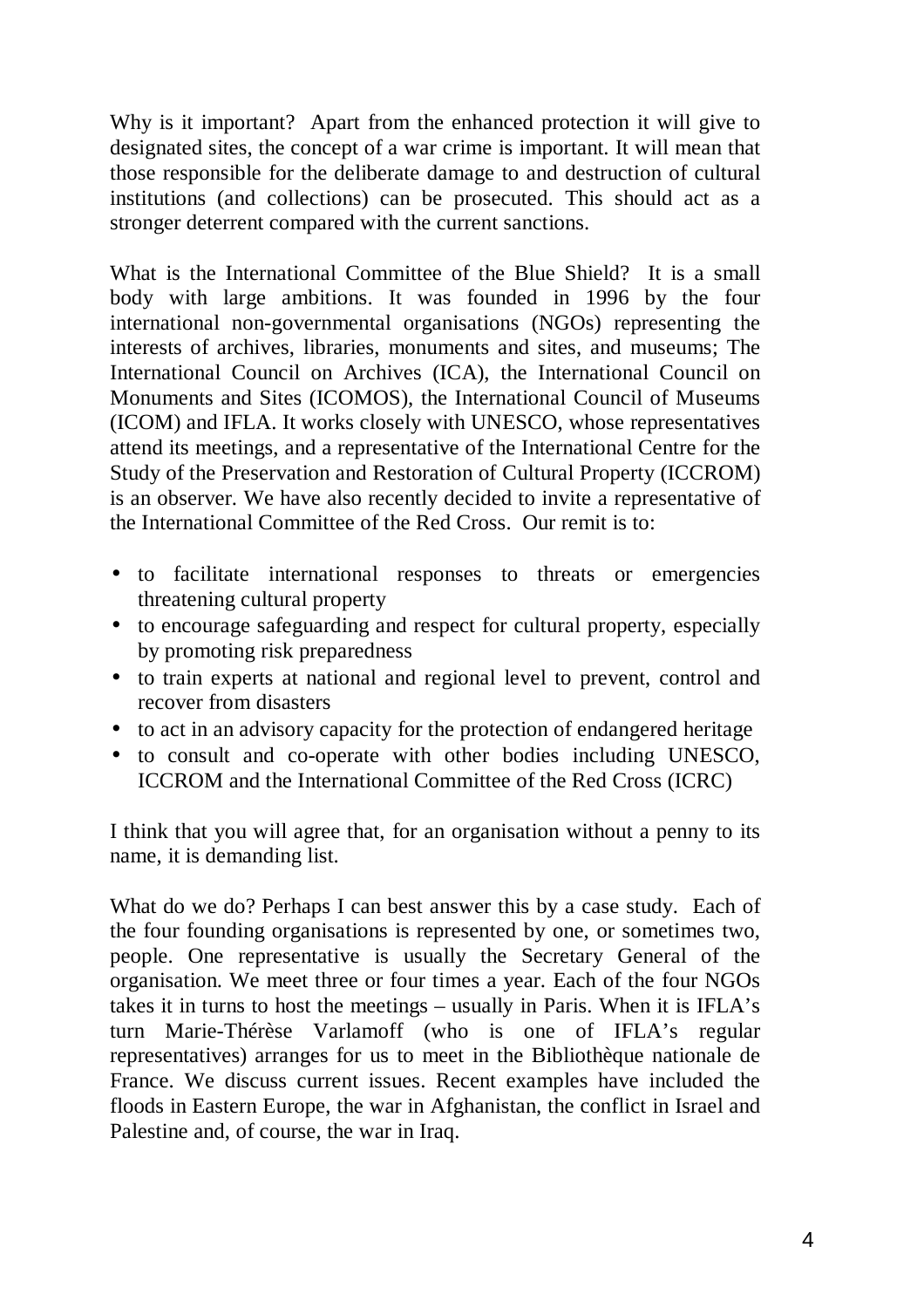At our meeting in February this year, we decided to issue statements, raising our concerns about:

- the lack of progress in restoring cultural institutions in Afghanistan
- the impact of the continuing conflict in Israel and Palestine, and
- the potential damage to cultural property in Iraq, if war broke out.

We issued these as press releases. As the current President of ICBS, I wrote to Presidents George Bush and Saddam Hussein and Prime Minister Tony Blair urging them to "take all necessary steps to protect cultural property in the event of war breaking out". I sent copies of these letters to the ambassadors of the three countries in The Hague and their representatives at UNESCO. I wrote a letter to the London *Guardian* newspaper raising the same concerns, which they published.

In the immediate aftermath of the war, we issued a further statement expressing our horror at the reports of looting, destruction and loss of material at the archives, libraries and museums. We urged the coalition forces to protect the collections, institutions and sites. We also urged the governments of the USA and the UK to ratify the Second Protocol. I wrote again to George Bush and Tony Blair along the same lines.

UNESCO called an emergency meeting in Paris on  $17<sup>th</sup>$  April. We were fully represented. We fought hard to ensure that archives and libraries were included in the report of the meeting and that one of the recommendations should be that a multi-disciplinary mission would be sent to Iraq to investigate the situation and make recommendations. This was agreed. We were also represented at a meeting in early May called by INTERPOL in Lyon to discuss measures to be taken to prevent illicit trade in cultural goods illegally exported from Iraq.

A mission was sent in June. Although a librarian had been identified by UNESCO to take part – Jean-Marie Arnoult (the predecessor of Marie-Therese Varlamoff as Director of IFLA/PAC) – he was prevented from going. The official reason was that the size of the mission had to be reduced on security grounds. We protested strongly about this and gained a great deal of publicity.

We posted on the Blue Shield pages on IFLANET reports of the situation in Iraq as we received them.

UNESCO sent a second mission on 30 June returning on 6 July. Jean-Marie Arnoult was a member of this mission. At the time of preparing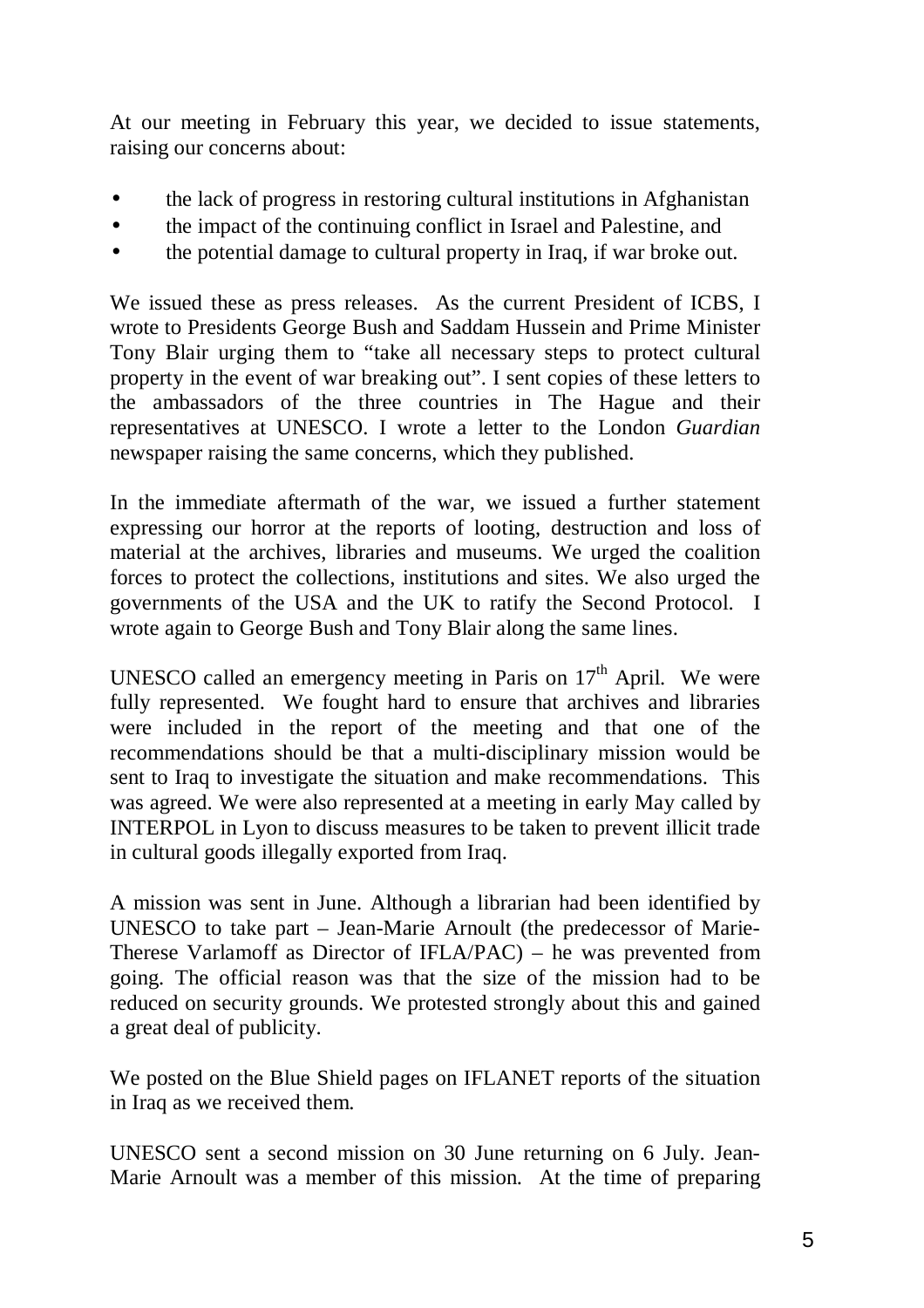this paper we anxiously await the report and its recommendations. A preliminary report from M. Arnoult makes sober reading:

• "The area of the archives [in the National Library building] was probably looted before being totally destroyed by fire."



"A number of plastic bags (about 40-50) are stored in a mosque in Revolution City (formerly Saddam City) with books of the National Library…. The content was mostly archival documents from the mandate period up to 1958."

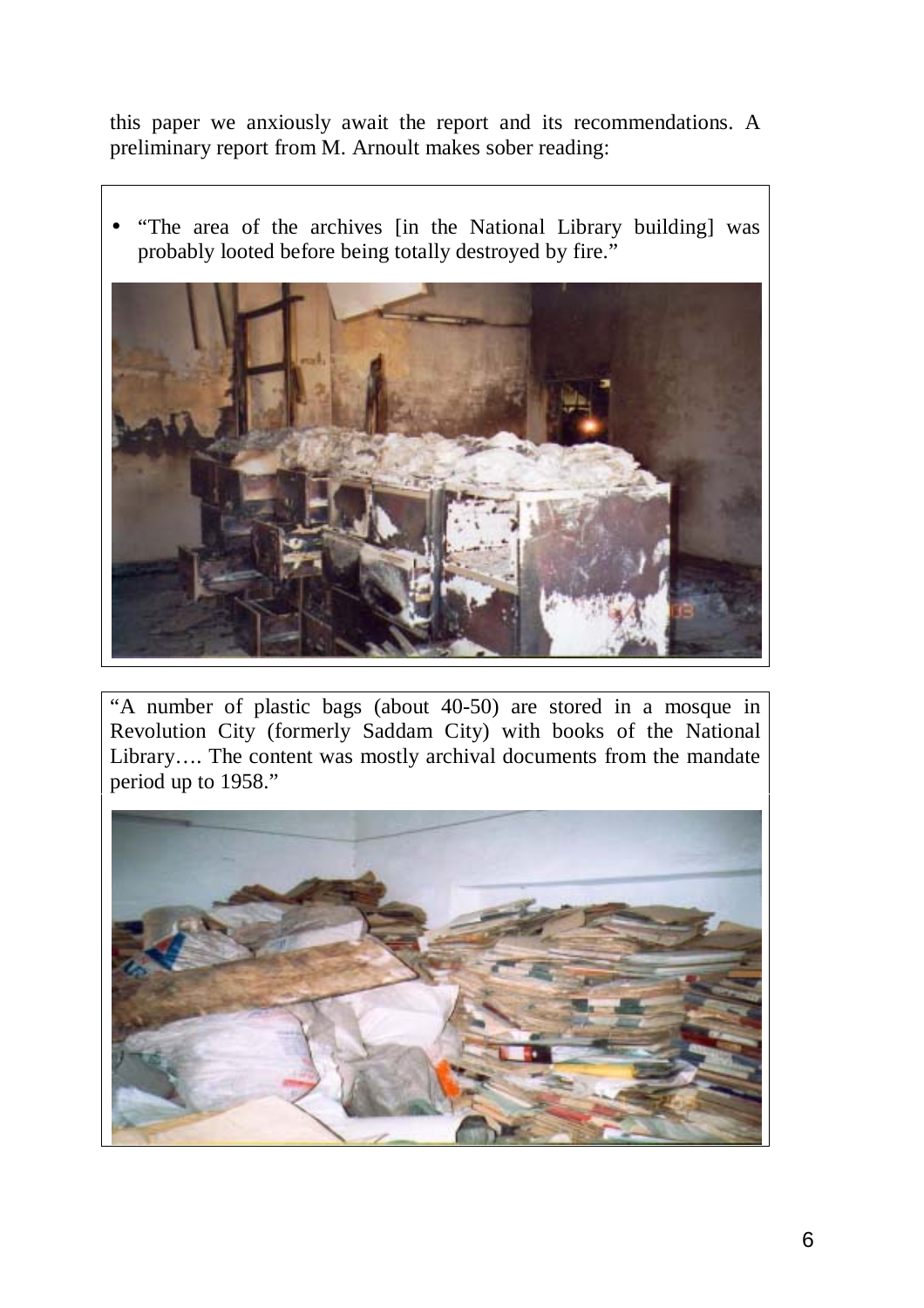"Conditions are very bad (high temperature and humidity, dust, insects and rodents)."



"The structure of the building [National Library] is destroyed: it cannot be restored and must be pulled down."

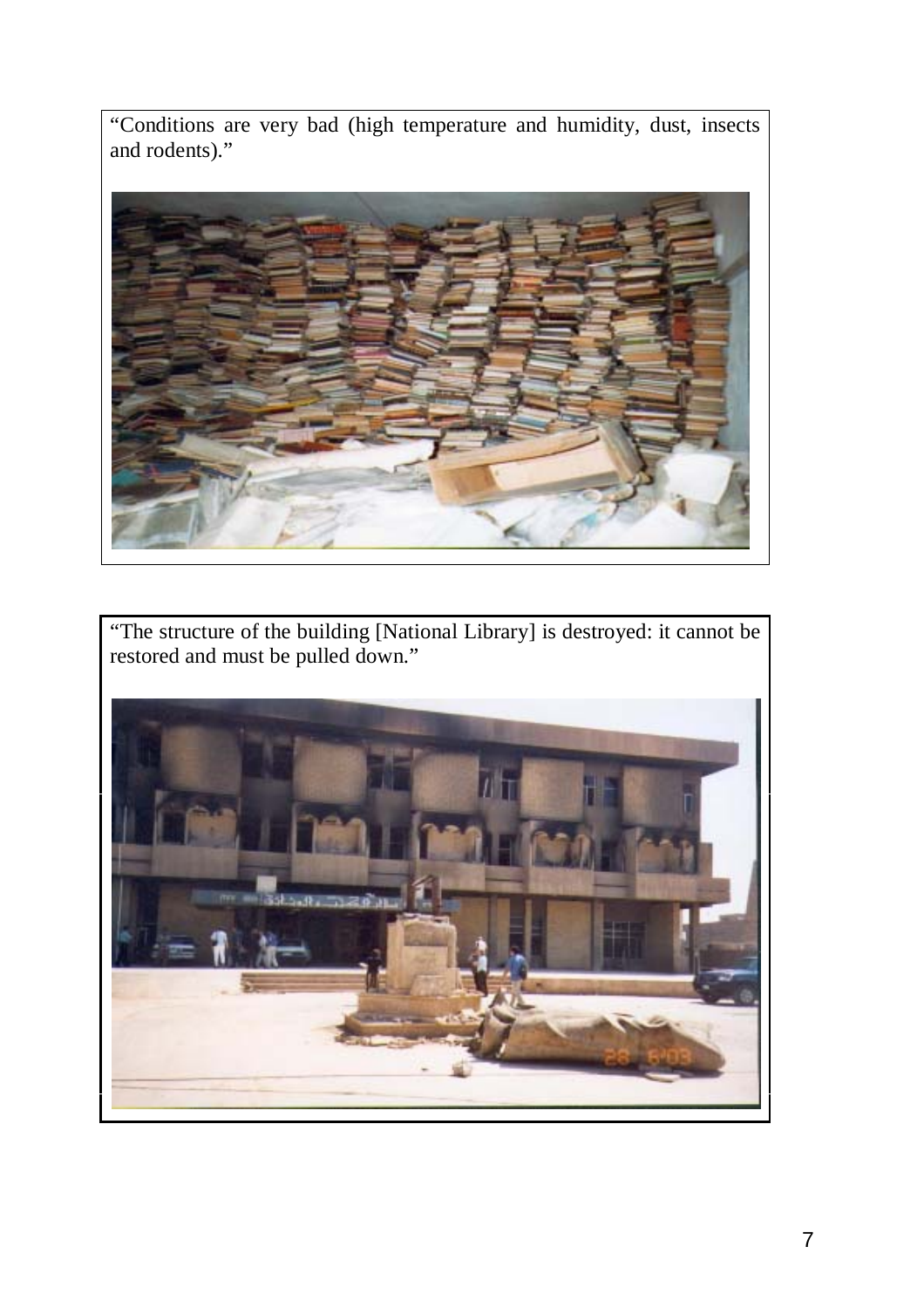"The restoration unit of the Centre for Manuscripts has been completely looted."



"The [Basra central Public Library] has been totally looted and burnt. Nothing remaining except walls weakened by fire. It is not possible to restore the building."

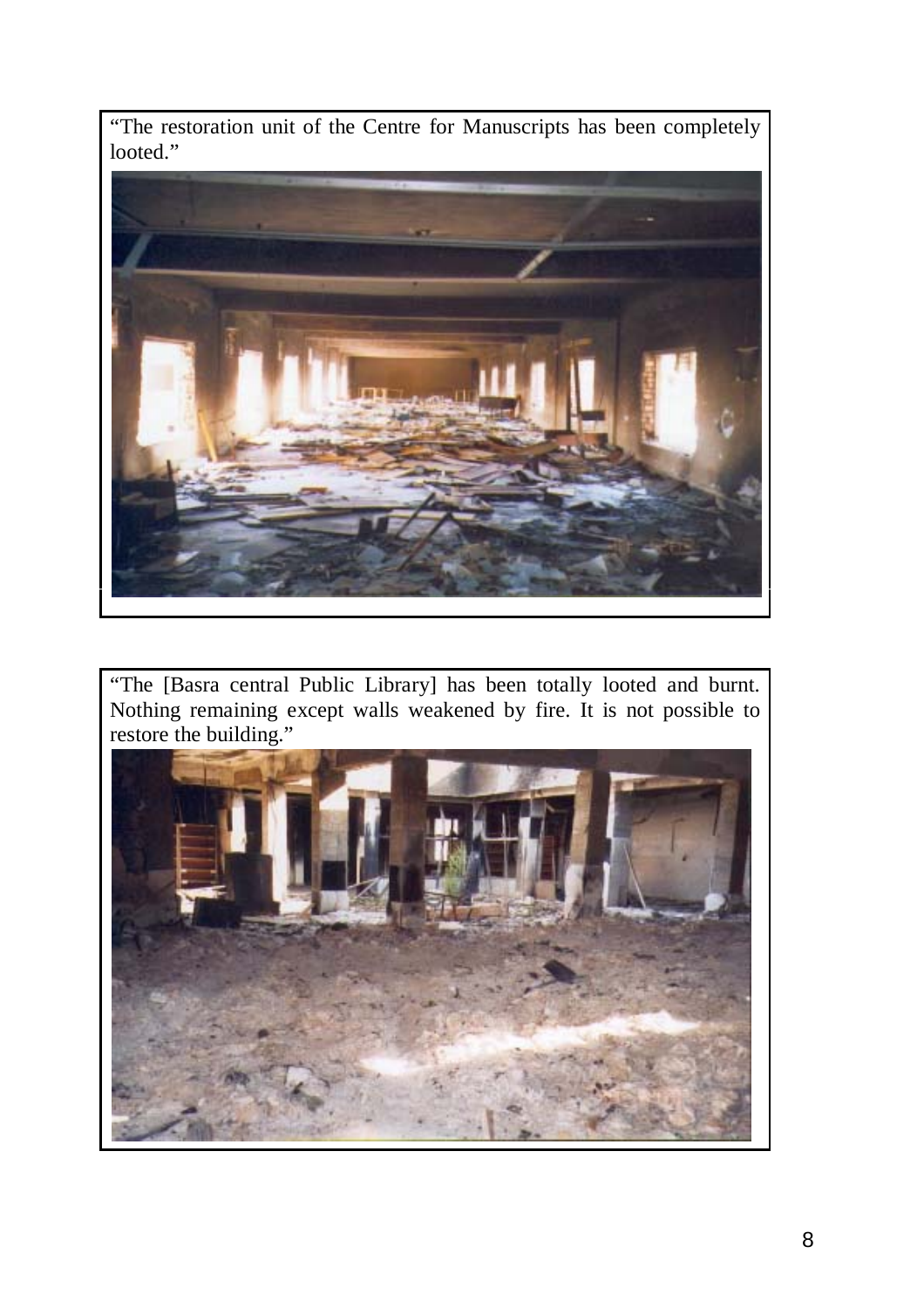Clearly a huge effort is required, not only to retrieve, restore, protect and re-house the historic materials, but also to build a modern archives, library and information infrastructure as part of the process of rebuilding the state of Iraq.

Until now that is as much as we have been able to  $\phi$  – urge, exhort governments and agencies, issue statements, gain publicity, encourage greater awareness via the media among the public of the irreversible damage being done to our cultural heritage.

We also encourage the establishment of national Blue Shield committees. So far, committees have been established in: Belgium, Benin, the Czech Republic, France, Italy, Macedonia, the Netherlands, Norway, Poland and the United Kingdom & Ireland. National Committees are also being established in Australia, Canada and Peru.

They can sometimes carry out positive action, for example by sending experts and equipment to other countries, in response to emergencies. In some cases they can raise funds to support local response teams. Typically, national Blue Shield committees bring together representatives of the four professional disciplines and the military authorities and the emergency services. Apart from responses to emergencies, they can encourage institutions to prepare disaster plans and train military and emergency services personnel in the steps to be taken to protect cultural institutions and collections. They can also work with customs and police to identify cultural property illegally imported or exported.

Very soon we hope that ICBS will be able to undertake positive action in response to emergencies. Up to now we have had no resources of our own, and no direct access to any external funds. Very shortly we hope to be able to announce that an emergency rescue fund will be set up in partnership with a respected foundation in the Netherlands. The intention is that, with the minimum of red tape, we will be able to mount a rescue mission, send some equipment or essential materials to make a real difference on the ground. Success in modest actions like this, we hope, will enable us to draw down funds from other foundations, so that we can intervene in a larger number of situations.

When the Second Protocol comes into force, ICBS will gain official recognition. We will act as advisers when an application is made to designate a cultural institution or collection as needing enhanced protection. My hope is that this recognition will, of itself, enable us to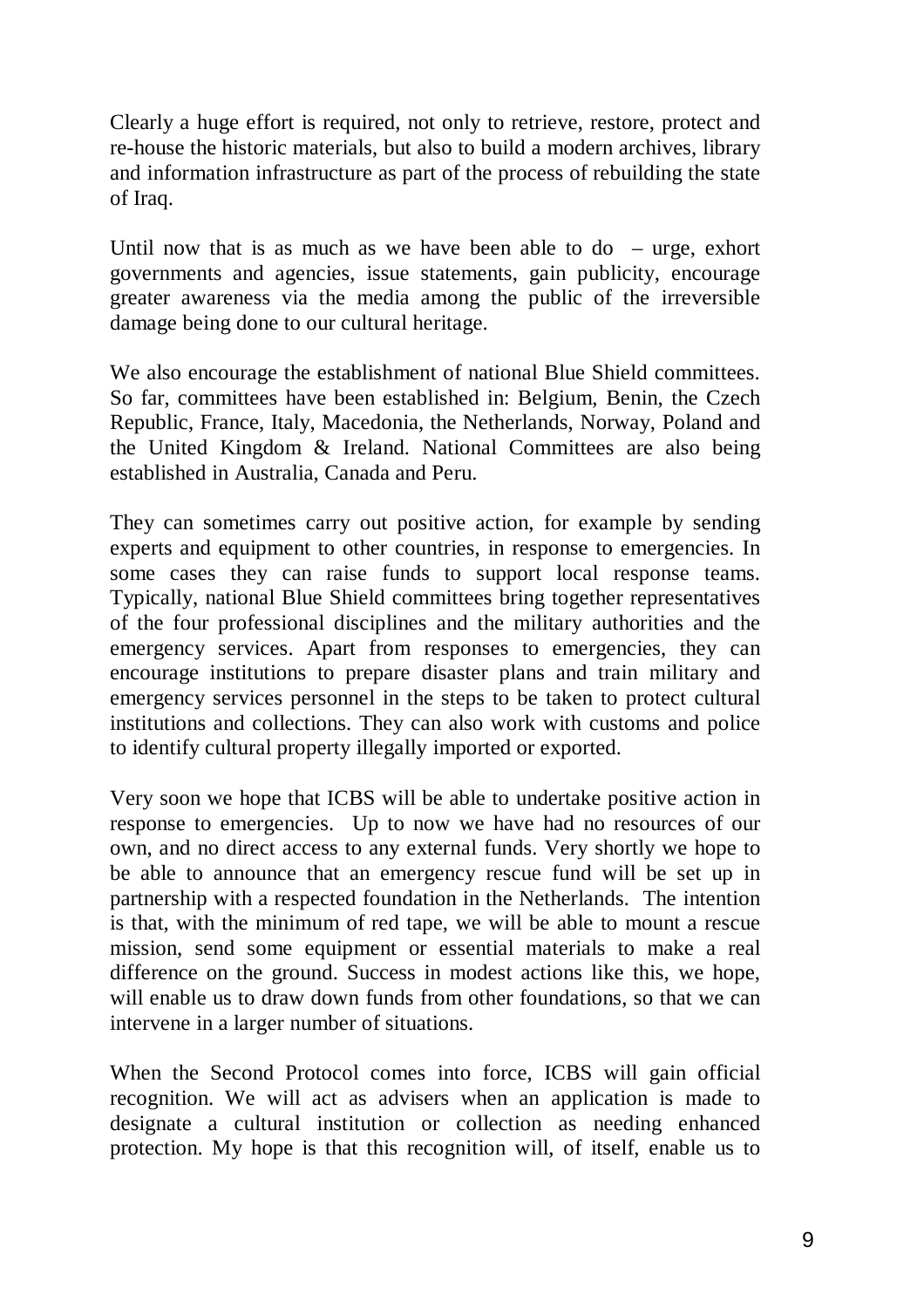attract greater financial resources. Meanwhile, in cooperation with ICOM and ICOMOS, we hope to establish a small office in Paris.

What can you do to help make the Blue Shield to be more effective?

You could urge your government to ratify the Second Protocol of The Hague Convention, if it has not already done so. A full list of the countries that have ratified the Protocol is available on the Blue Shield pages of IFLANET. The sooner 20 countries ratify, the sooner it will come into effect.

You could get into contact with your national Blue Shield committee. They almost certainly will welcome your support. A full list of the national committees and those in the process of being established, together with contact details are on the Blue Shield pages on IFLANET.

If your country does not have a committee, take steps to set one up. The criteria for a national committee to be recognised by ICBS are listed on the Blue Shield pages on IFLANET.

You could publicise the activities of ICBS and the national committees and the need to protect cultural heritage by writing to the professional and national press.

If you are interested in learning more about the situation of archives and libraries in Iraq, please come to the special session on Iraq at 8:30 in the morning on Tuesday 5th August in Hall 4 during the World Library and Information Congress next week.

The protection, rescue and restoration of our cultural heritage are vital tasks. To do the job properly we need the energy, commitment and resources – and recognition -available to the Red Cross.

My hope is that, one day the term 'Blue Shield' will have the same resonance as the 'Red Cross' and that we shall have the resources to establish the cultural equivalent of *Medicins sans Frontières*.

## Reference:

(1) Boylan, Patrick. The 1954 Hague Convention on the Protection of Cultural Property in the Event of Armed Conflict and its 1954 and 1999 Protocols. In: A Blue Shield for the protection of our endangered cultural heritage: proceedings of the open session co-organized by PAC core